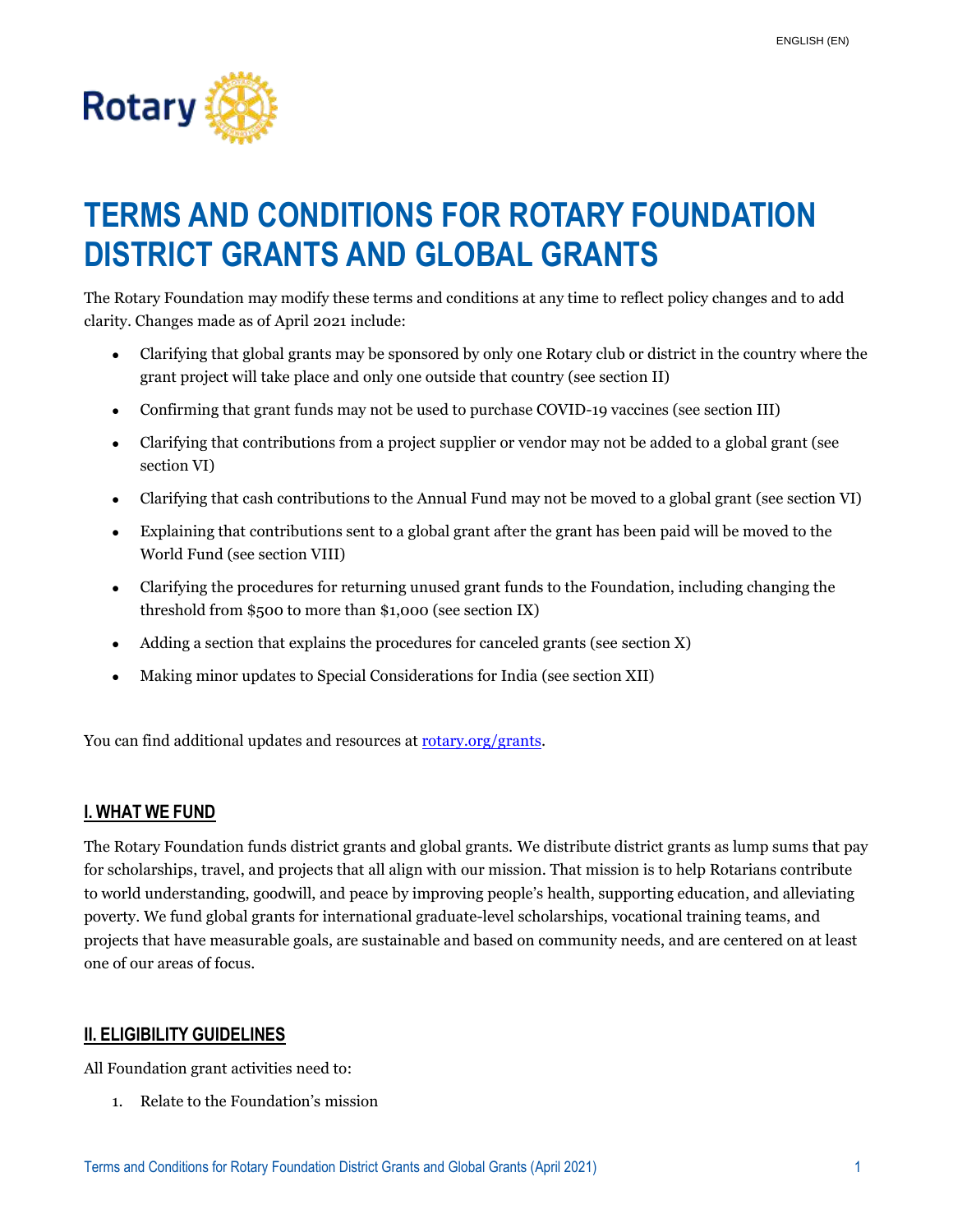- 2. Include active participation from Rotarians
- 3. Exclude The Rotary Foundation or Rotary International from any liability beyond the amount funded by the grant
- 4. Comply with the laws of both the United States and the area where the grant will be carried out and cause no harm. If you sponsor projects in or plan travel to countries sanctioned by the U.S. Treasury Department's Office of Foreign Assets Control, you may need to supply more information.
- 5. Be reviewed and approved by the Foundation before being implemented. You can't use grants to reimburse clubs or districts for activities and expenses that are in progress or already completed. We encourage you to plan for activities before a grant is approved, but don't incur any expenses. If you want to alter a project after a grant is approved, the Foundation also needs to approve those changes before they are carried out.
- 6. Demonstrate sensitivity to the traditions and culture of the area where a project will be carried out
- 7. Comply with the Conflict of Interest Policy for Program Participants as outlined in section 30.040. of [The](https://my.rotary.org/en/document/rotary-foundation-code-policies)  [Rotary Foundation](https://my.rotary.org/en/document/rotary-foundation-code-policies) Code of Policies and in Section XIV below.
- 8. Comply with Rotary International's policies for the use of the name "Rotary" and other Rotary logos, emblems, and graphics, as outlined in sections 34.040.6. and 34.040.11. of th[e Rotary Code of Policies.](https://www.rotary.org/myrotary/en/document/rotary-code-policies)
- 9. Include [signs](https://my.rotary.org/en/document/guidelines-rotary-foundation-funded-project-signage) on or near projects that identify the role of the grant sponsors and The Rotary Foundation, as outlined in section 40.010.2. o[f The Rotary Foundation Code of Policies](https://my.rotary.org/en/document/rotary-foundation-code-policies) and in accordance with Rotary's [Voice and Visual Identity Guidelines.](https://www.rotary.org/myrotary/en/document/tell-rotarys-story-voice-and-visual-identity-guidelines-rotarians)
- 10. Follow Rotary's Privacy Statement for Personal Data outlined in section 26.080. of th[e Rotary Code of](https://www.rotary.org/myrotary/en/document/rotary-code-policies)  [Policies.](https://www.rotary.org/myrotary/en/document/rotary-code-policies) Don't include the personal data (name, age or date of birth, or other identifying information) of grant beneficiaries or images of them in grant applications and reports unless the Foundation requests it and you have the written consent of the beneficiary (or their parent or legal guardian). Inappropriately including that personal data can cause delays in the grant process while we ensure compliance with [Rotary's Privacy Policy](https://my.rotary.org/en/privacy-policy).

### **District grants**

In addition to the eligibility criteria listed above, district grants:

- 1. Support local and international projects, scholarships, vocational training teams, and related travel
- 2. May fund scholar and vocational training team orientation and grant management seminars
- 3. May pay for travel to and participation in Rotary project fairs to help clubs and districts find partners
- 4. Fund projects and activities both in countries where Rotary has clubs and in areas where we do not, and in geographic areas where permitted by law and in accordance with Foundation policies.
- 5. May be used to suppor[t Rotary Youth Exchange,](https://www.rotary.org/myrotary/en/take-action/empower-leaders/start-exchange) [RYLA,](https://www.rotary.org/myrotary/en/take-action/empower-leaders/organize-ryla-event) [Rotary Friendship Exchange](https://www.rotary.org/myrotary/en/document/146976) (with vocational emphasis)[, Rotaract,](https://www.rotary.org/myrotary/en/take-action/empower-leaders/sponsor-rotaract-club) [Interact,](https://www.rotary.org/myrotary/en/take-action/empower-leaders/sponsor-interact-club) and [New Generations Service Exchange](https://www.rotary.org/en/our-programs/new-generations-service-exchange/details) programs
- 6. May fund the costs associated with conducting community assessments
- 7. May fund construction and renovation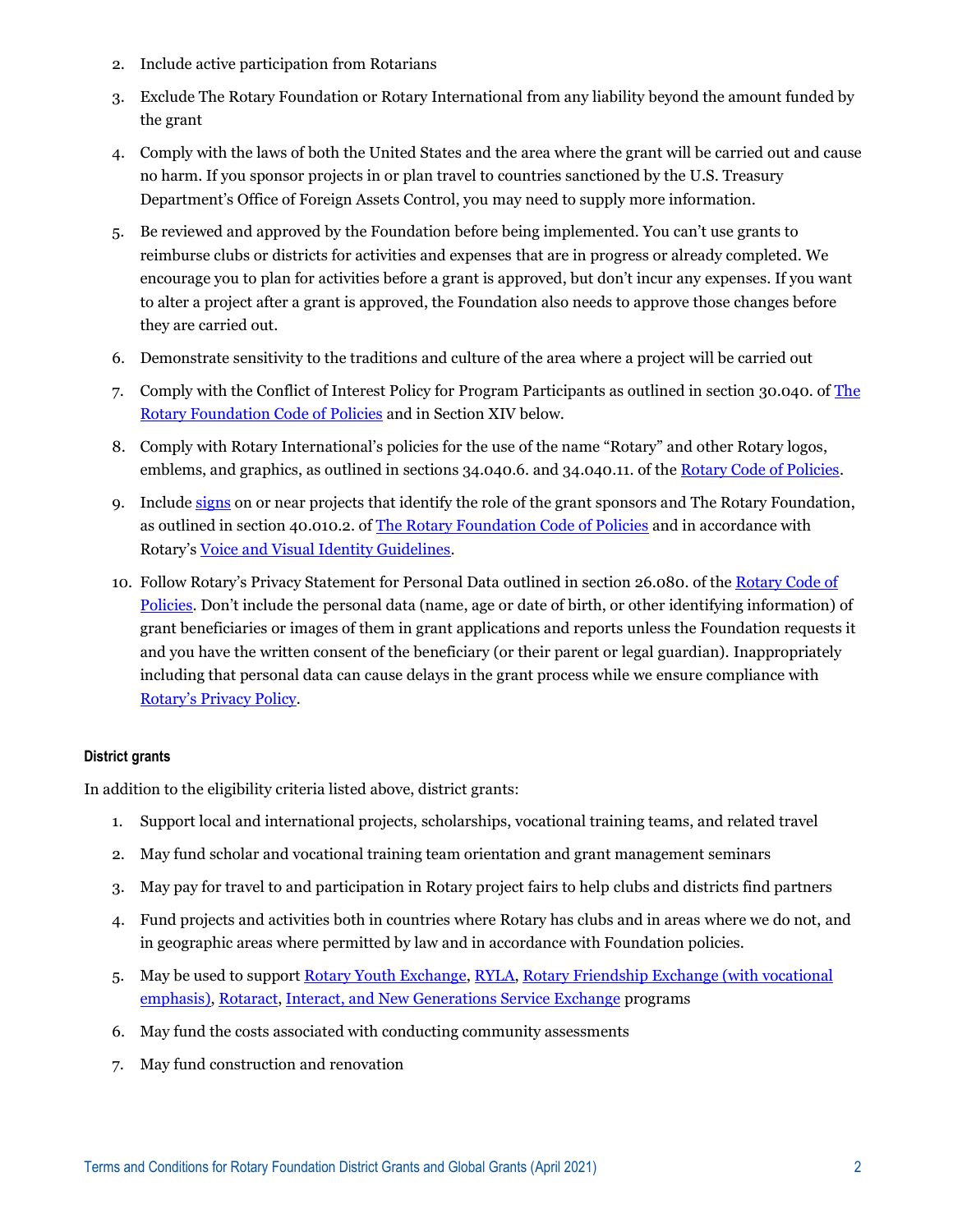#### **Global grants**

In addition to the eligibility criteria listed above, global grants:

- 1. Support activities that align with one or more of Rotary's [areas of focus.](https://my.rotary.org/en/document/areas-focus-policy-statements) These activities include humanitarian projects, international scholarships to fund graduate-level coursework or research for one to four academic years, and/or vocational training teams that address a humanitarian need by providing professional training.
- 2. Benefit communities in countries and geographical areas where Rotary has clubs
- 3. Are based on the needs of the community where a project will be carried out. Any club or district that applies for a global grant to support a humanitarian project or a vocational training team needs to conduct a community assessment and design the project with the host community in response to the results. Sponsors must also include the results in the grant application.
- 4. Are sponsored by one Rotary club or district in the country where the grant project will take place (the primary host sponsor) and one outside that country (the primary international sponsor). We may make exceptions for projects in countries where Rotary doesn't have clubs but where Rotary International's Board is actively pursuing extension.
- 5. Are [sustainable.](https://my.rotary.org/en/document/six-steps-sustainability) Communities where a project is carried out must be able to address their own needs after the Rotary club or district has completed its work.
- 6. Are measurable. Sponsors select standard measures from the [Global Grant Monitoring and Evaluation](https://my.rotary.org/en/document/global-grant-monitoring-and-evaluation-plan-supplement)  [Plan Supplement,](https://my.rotary.org/en/document/global-grant-monitoring-and-evaluation-plan-supplement) and may add their own measurements.
- 7. May be used to build infrastructure, such as toilet blocks and sanitation systems; access roads; dams; bridges; storage units; fences and security systems; water or irrigation systems; and greenhouses. If your project will access groundwater, you need to have done a hydrogeological survey. The cost of that can be included in the grant budget.
- 8. Support international travel for up to two people as part of a humanitarian project. These people provide training or implement the project if the local Rotary club confirms that those skills aren't readily available locally.

## **III. RESTRICTIONS**

Grants cannot be used to unfairly discriminate against any group, promote a particular political or religious viewpoint, support purely religious functions, support activities that involve abortion or that are undertaken solely for sex determination, fund the purchase of weapons or ammunition, or serve as a new contribution to the Foundation or to another Foundation grant.

Grants also cannot fund:

- 1. Continuous or excessive support of any one beneficiary, entity, or community
- 2. The establishment of a foundation, permanent trust, or long-term interest-bearing account. Grant funds can be used to establish a microcredit fund if the sponsors comply with the requirements detailed in section XI.
- 3. The purchase of land or buildings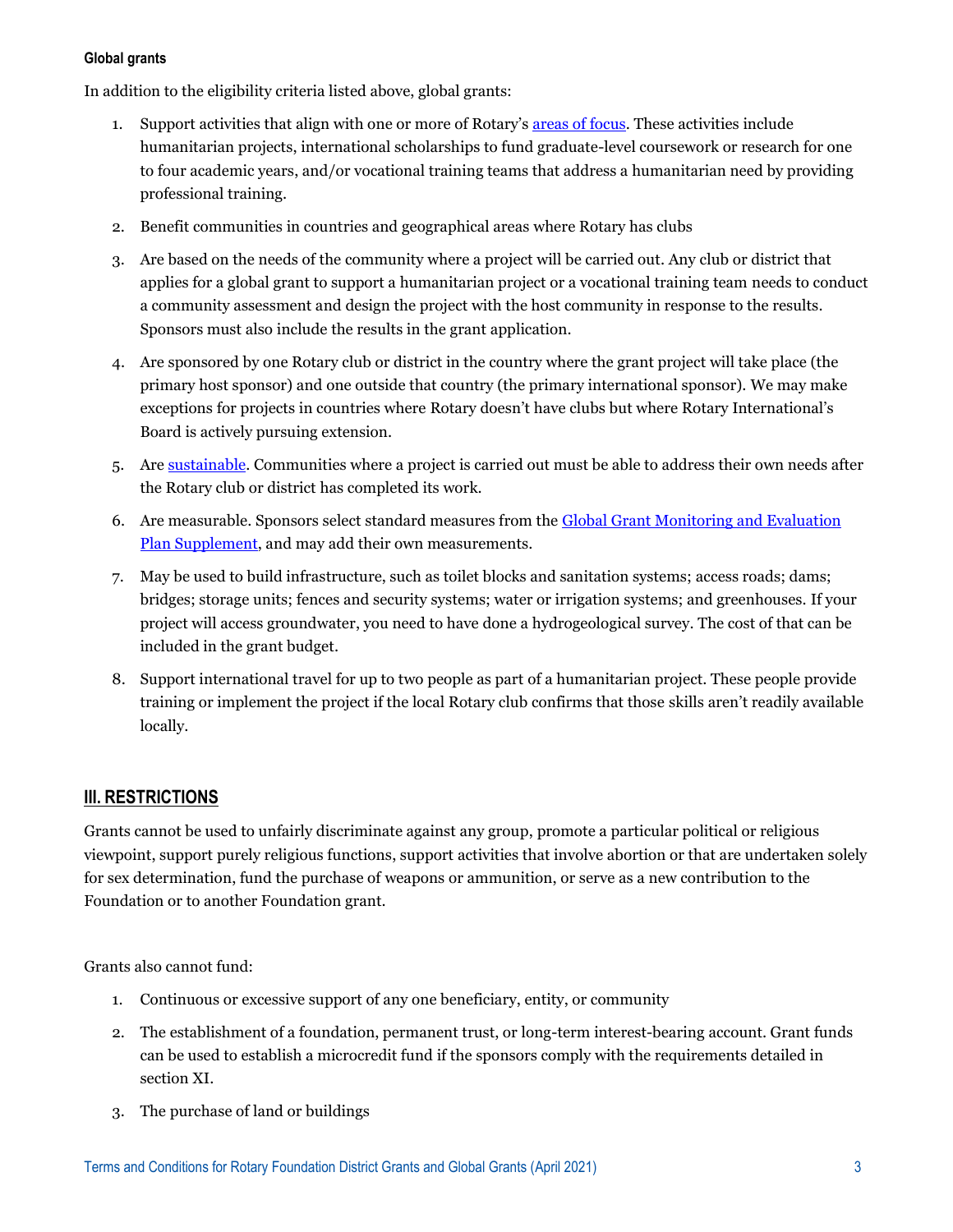- 4. Fundraising activities
- 5. Expenses related to Rotary events such as district conferences, conventions, institutes, anniversary celebrations, entertainment activities, or project ceremonies
- 6. Public relations initiatives, unless they are essential to carrying out the project
- 7. Project signs that cost more than \$1,000
- 8. The operating, administrative, or indirect program expenses of another organization, with the exception of expenses allowed within the project management allocation for global grants
- 9. Unrestricted cash donations to a beneficiary or cooperating organization
- 10. Activities for which the cost has already been incurred
- 11. Transportation of vaccines over national borders without prior approval of appropriate government and regulatory authorities in the originating and recipient countries
- 12. Travel to National Immunization Days
- 13. Immunizations that consist solely of the polio vaccine
- 14. The purchase of COVID-19 vaccines
- 15. Study at a university that hosts a Rotary Peace Center in the same or similar academic program as Rotary Peace Fellows
- 16. Projects that require a person to work without pay. Projects should instead strive to reinforce labor rights and fair wage practices. If beneficiaries are required to provide sweat equity their explicit consent is required.
- 17. Projects that require work from someone below the country's legal working age, or under age 16 if the law doesn't specify.

#### **Global grants**

In addition to the restrictions listed above, global grants cannot fund:

- 1. [Rotary Youth Exchange,](https://www.rotary.org/myrotary/en/take-action/empower-leaders/start-exchange) [RYLA,](https://www.rotary.org/myrotary/en/take-action/empower-leaders/organize-ryla-event) [Rotary Friendship Exchange,](https://www.rotary.org/myrotary/en/document/146976) [Rotaract,](https://www.rotary.org/myrotary/en/take-action/empower-leaders/sponsor-rotaract-club) [Interact,](https://www.rotary.org/myrotary/en/take-action/empower-leaders/sponsor-interact-club) o[r New Generations](https://www.rotary.org/en/our-programs/new-generations-service-exchange/details)  [Service Exchange](https://www.rotary.org/en/our-programs/new-generations-service-exchange/details) programs
- 2. International travel for people under age 18, unless they are accompanied by a parent or guardian
- 3. New construction of any permanent structure in which people live, work, or spend a significant amount of time, such as hospitals or container and mobile homes, or of structures in which people carry out activities such as manufacturing and processing. If the grant depends on the construction of a building, that construction must be paid for with non-grant funds.
- 4. Renovations to complete buildings that are partially constructed (including those with only the exterior completed) but that have never been occupied or operational
- 5. Travel for staff of a cooperating organization involved in a humanitarian project
- 6. Activities primarily carried out by an organization other than Rotary
- 7. Humanitarian projects that are primarily research-oriented or focused on data collection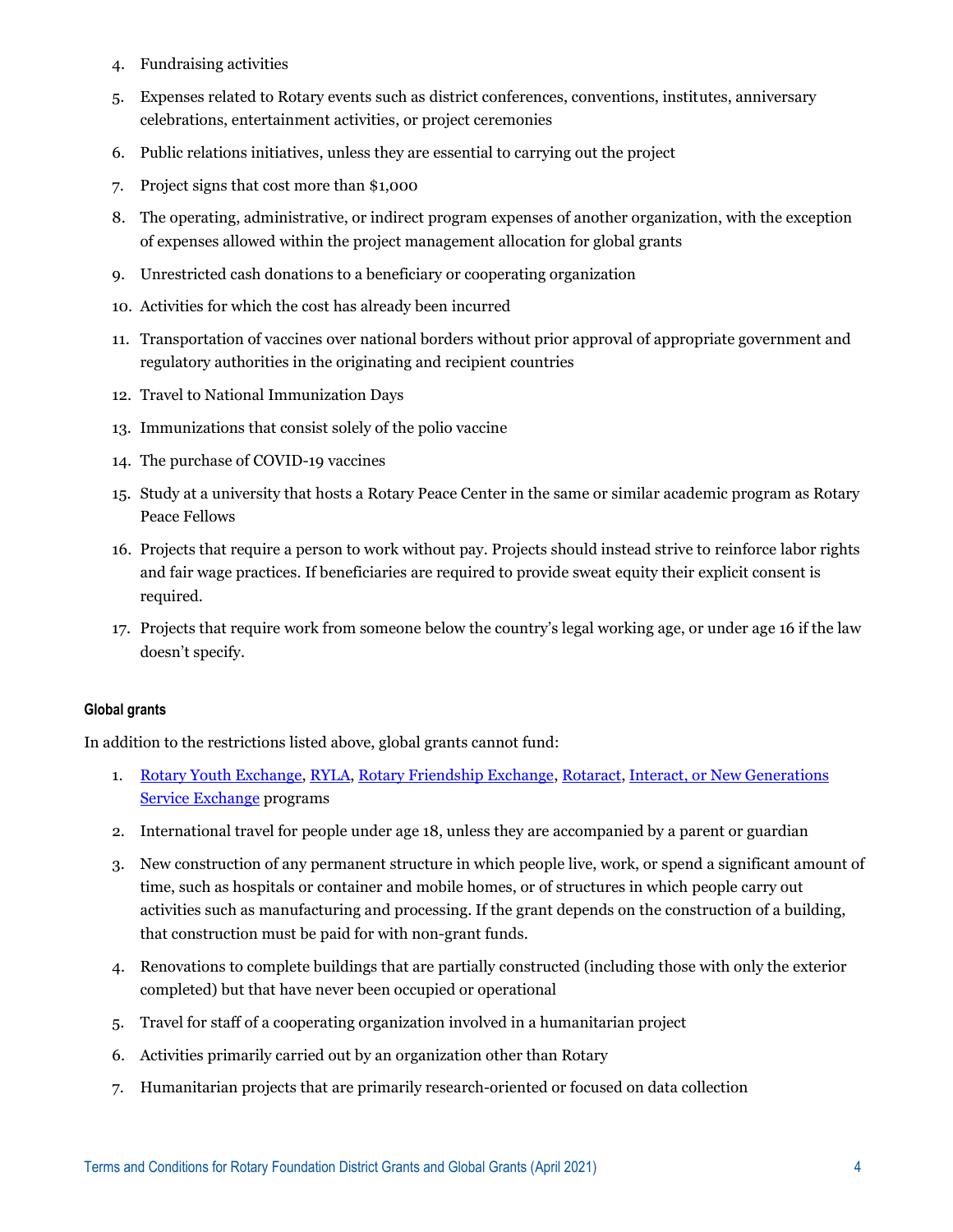- 8. Humanitarian projects that consist solely of individual travel expenses
- 9. Undergraduate studies, such as for a bachelor's degree
- 10. Multiple unrelated projects under one grant

## **IV. HOW TO APPLY**

Apply for grants online in the [Grant Center.](https://my.rotary.org/secure/application/236)

To receive a grant from The Rotary Foundation, all the primary sponsor districts involved need to b[e qualified](https://my.rotary.org/en/take-action/apply-grants/qualification) by the Foundation. For global grants, all the primary sponsor clubs involved need to be qualified by their district. Districts, clubs, and all grant committee members also need to be in good standing with Rotary International and The Rotary Foundation, and the name of the project receiving the grant needs to be in compliance with the Rotary International policies for use of the Rotary logos, emblems, and graphics (see section II). People who may not serve on a grant committee include Rotary International fiscal agents, national treasurers, and board members and paid staff of a cooperating or beneficiary organization associated with the grant. As a primary sponsor, each district and each club is limited to 10 open grants at a time.

### **District grants**

Your district needs to establish a grant committee of three Rotarians: the district governor of the implementation year, the district Rotary Foundation committee chair, and the district grants subcommittee chair. These committee members are responsible for authorizing and submitting the district grant application.

Districts may submit one application per Rotary year, and it needs to include a spending plan. Any requests for an increase in the grant amount need to be made before the Foundation has paid any portion of the grant. All district grant applications must be submitted by 15 May of the Rotary year for which the funds are requested.

In a district grant application:

- 1. Your district may allocate up to 20 percent of its district grant funds for contingencies that may arise during the year, but all projects and activities you add to the grant after it has been approved need to then be approved by the Foundation before you can spend the money. Note this contingency fund on the spending plan and itemize contingency items when you submit your final report.
- 2. You may allocate up to 3 percent of the grant award for grant-related administrative expenses, such as bank fees, postage, software, and an independent financial assessment.

#### **Global grants**

Primary host and international sponsors need to each establish a grant committee of three Rotarians for a global grant. Members of this grant committee need to come from the primary sponsor club (if the grant is clubsponsored) or district (if the grant is district-sponsored). For club-sponsored grant applications, district Rotary Foundation committee chairs need to confirm that the primary sponsor clubs are qualified. Applications are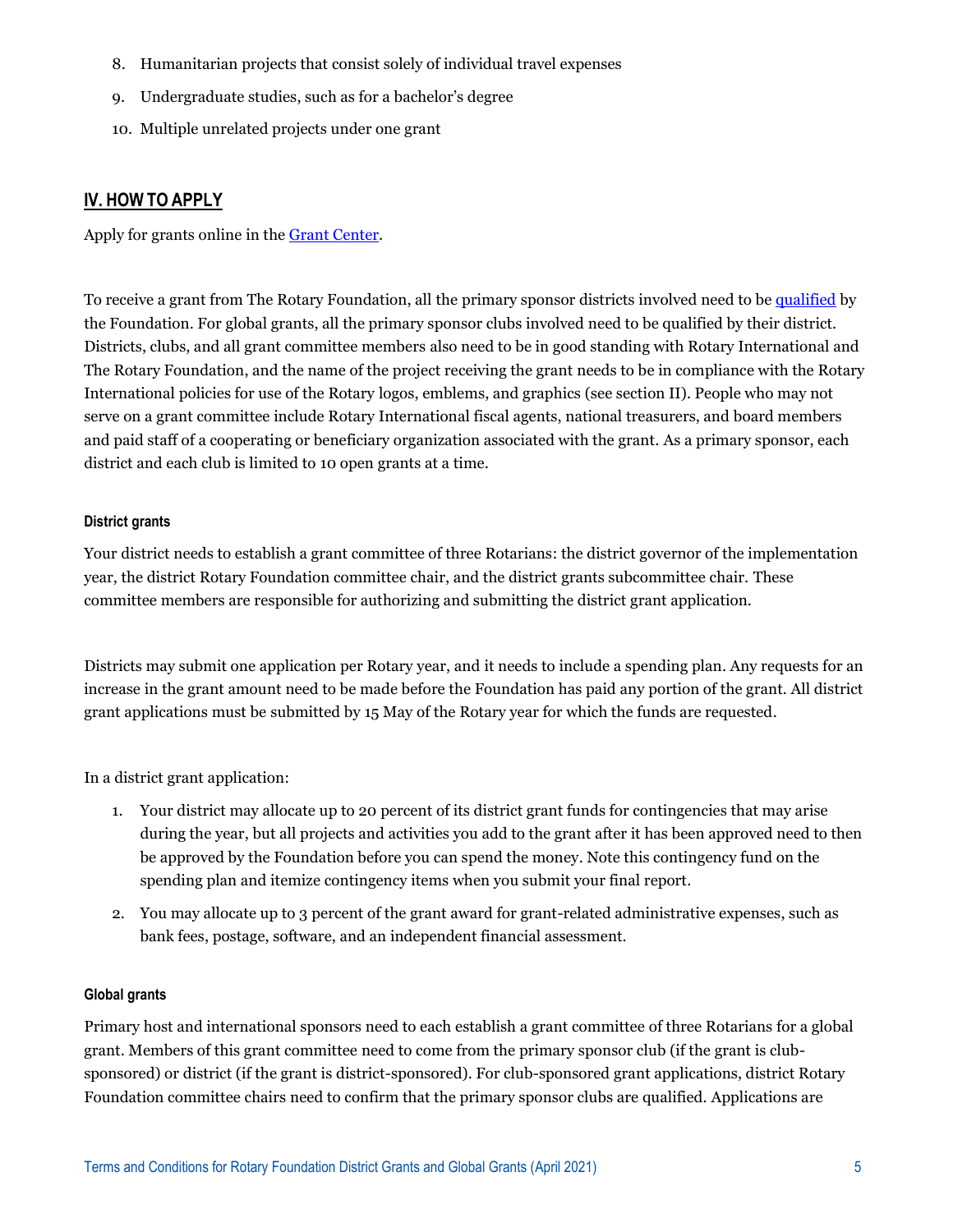accepted on a rolling basis throughout the Rotary year and approved throughout the year, based on the availability of funds.

In a global grant application:

- 1. Sponsors may include a budget line item for contingencies representing no more than 10 percent of the total budget, in order to offer protection from price increases or currency fluctuations. Sponsors need to report on the use of these funds or return them to the Foundation if they aren't used.
- 2. Sponsors may allocate up to 10 percent of the project budget for project management costs, which may include a project manager and project-specific overhead and administrative costs for cooperating organizations.
- 3. Sponsors may include up to 10 percent of the project budget to cover expenses to measure project outcomes.

Scholars and vocational training team members need to submit individual applications to supplement the overall grant application. Grant sponsors should ensure that scholar and vocational training team applicants understand that the Foundation needs to approve their applications before they incur any expenses or make travel arrangements. Applications involving travel for scholars, vocational training teams and volunteer travelers need to be submitted 90 days before the travel dates.

## Note that:

- 1. If grant applications aren't formally submitted within 12 months of initiation, the application will be canceled.
- 2. If grant applications aren't completed and approved within six months of submission, the application will be canceled.
- 3. If payment requirements aren't met within six months of approval, the grant will be canceled.
- 4. If grants aren't implemented within 12 months of payment, the grant will be canceled, and the sponsors will be required to return the funds.

## Additional criteria for scholarships:

- 1. Applicants need to provide proof of university admission to a graduate-level program or letter of invitation to conduct postgraduate-level research when applying for the grant. Admission that requires a guarantee of financial support is acceptable.
- 2. Applicants need to study outside their home country.
- 3. Applications for scholars who will begin studies in August, September, or October need to be submitted by 30 June.
- 4. The scholar's study period may begin at any semester during the course of their studies, but funding can be for no less than one academic year.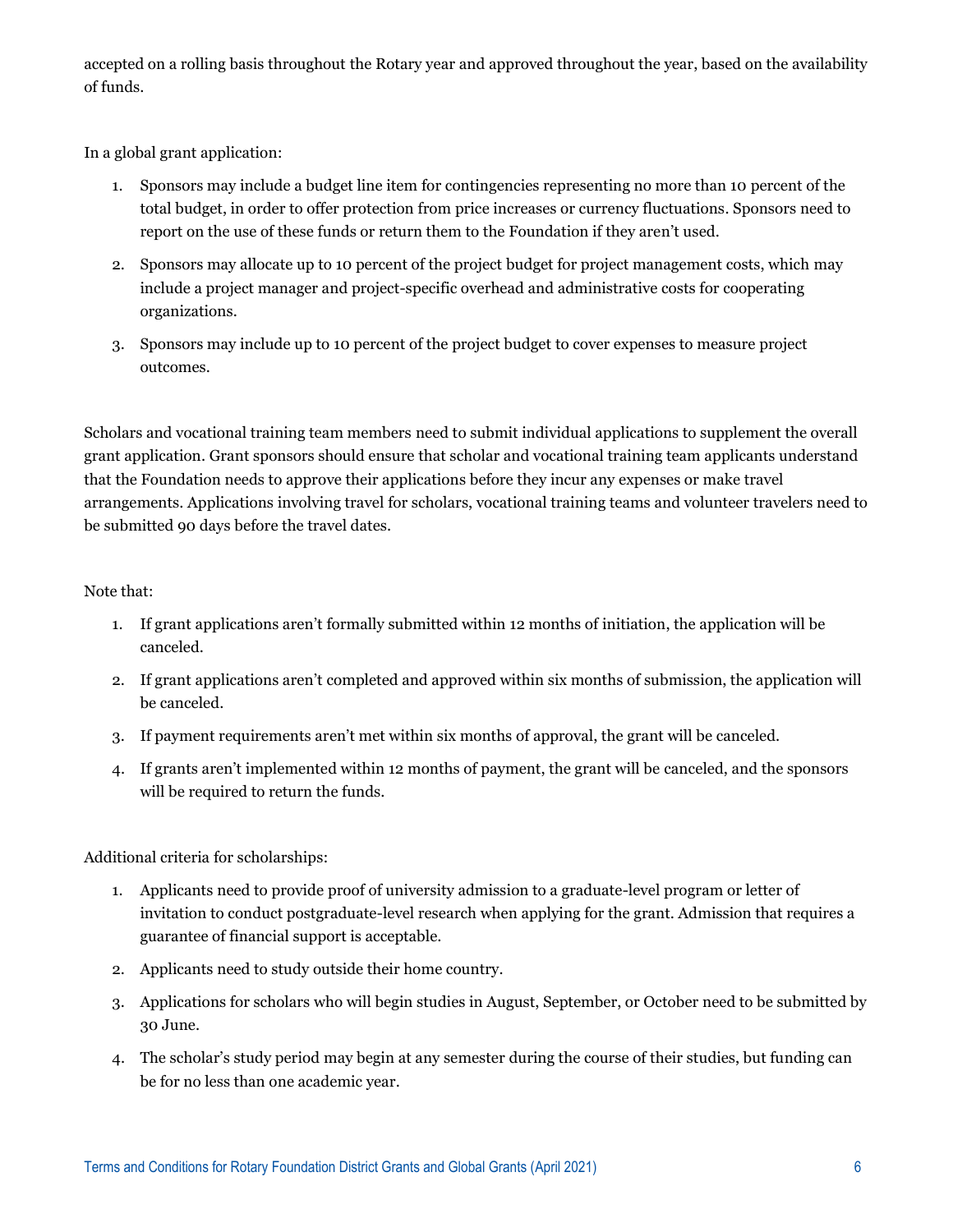Additional criteria for vocational training teams:

- 1. Teams need to be composed of at least three members, including a Rotarian team leader and at least two other members. The team members must have at least two years of work experience each in the area of focus. The Rotarian team leader needs to have a general level of Rotary knowledge, international experience, leadership skills, and some expertise within the area of focus. Non-Rotarians may serve as team leaders if the sponsors establish a need for this in the grant application.
- 2. Rotarians and their family members may participate in a vocational training team as long as the team is providing training, not receiving training.
- 3. Relatives of a vocational training team member may participate on the same team if they meet eligibility requirements.
- 4. If more than one team is traveling under a single grant, the teams must share the same two primary sponsors and begin travel within one year of each other.
- 5. All team members need to be approved by the Foundation before travel. Any changes to the team's composition need to be reported to and approved by the Foundation.

Global grant applications will have these kinds of assessments:

- 1. Requests for a World Fund amount up to \$50,000, known as Level 1 applications, will be reviewed by the general secretary and analyzed by an expert in the area of focus if necessary.
- 2. Requests for a World Fund amount of \$50,001-\$200,000, or total funding of \$100,001-\$400,000 involving directed gifts or endowment earnings, known as Level 2 applications, will be reviewed by the general secretary, analyzed by an expert in the area of focus, and have an interim site visit from The Rotary Foundation Cadre of Technical Advisers.
- 3. Requests for a World Fund amount of \$200,001-\$400,000, or total funding of \$400,001 or more involving directed gifts or endowment earnings, known as Level 3 applications, will be reviewed by the general secretary, analyzed by an expert in the area of focus, have an advance site visit from the Cadre, and have an audit and/or an interim site visit by the Cadre. These applications are also reviewed by the Trustees. The Trustees will review global grant applications received by:
	- a. 1 June in September/October
	- b. 1 October in January
	- c. 1 December in April
	- d. 1 March in June

An area of focus expert, working with the Cadre chair, may decide that a grant needs a different level of assessment, and can waive or add requirements. Grants that consist exclusively of a vocational training team or scholarship are exempt from Cadre review requirements.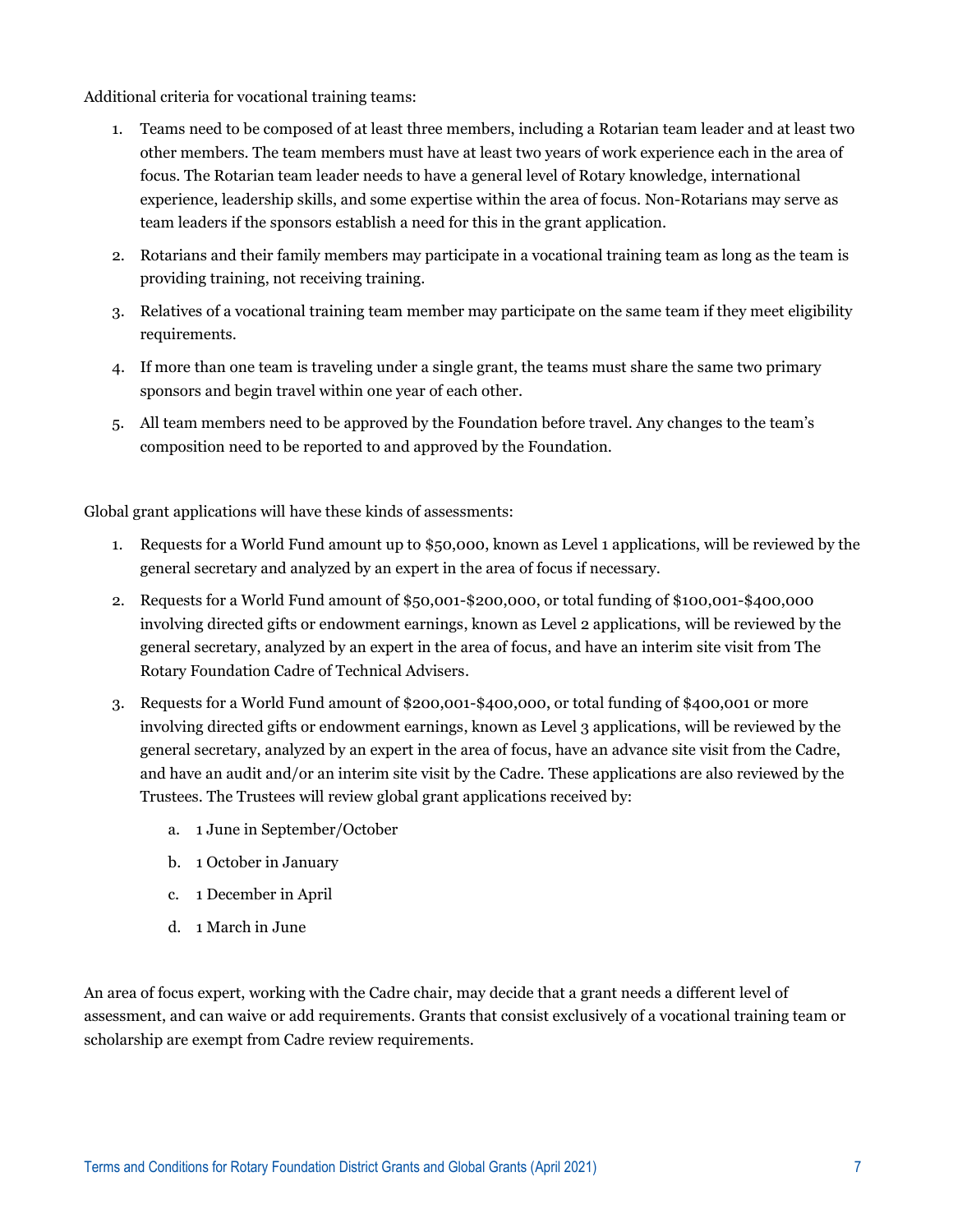# **V. TRAVEL POLICIES**

Anyone traveling for a grant should make their ow[n travel arrangements.](https://www.rotary.org/myrotary/en/take-action/apply-grants/grant-travel) They can work with Rotary International [Travel Service \(RITS\)](https://www.rotary.org/myrotary/en/manage/travel-expenses) or organize travel on their own.

Rotary Foundation grants will cover these budgeted expenses related to international travel:

- 1. Economy-class ticket(s)
- 2. Transportation to and from airports and local travel related to implementing the grant
- 3. The cost of inoculations or immunizations, visas, and entry and exit taxes
- 4. Normal and reasonable luggage charges
- 5. Travel insurance

Rotary Foundation grants will not cover:

- 1. Expenses associated with optional stopovers before or after travel that has been approved
- 2. Penalties resulting from changes in personal travel arrangements, including optional stopovers
- 3. Charges for excess baggage and shipping

The club or district sponsoring the grant should maintain emergency contact information and travel itineraries for anyone traveling on grant funds. You should share this information with the Foundation when asked to do so.

Grant recipients are responsible for:

- 1. Making travel arrangements. Failure to arrange travel promptly may increase the cost of it or lead to the grant being canceled.
- 2. Any expenses that exceed the approved travel budget, unless approved by the Foundation
- 3. Meeting all medical requirements for international travel
- 4. Arranging and funding any personal travel, which may take place for up to four weeks at the end of the grant activities. After that, grant recipients are expected to return home.
- 5. Abiding by Rotary International travel restrictions for a particular country
- 6. Obtaining travel insurance

Each health care professional who will provide services as part of the grant activities is expected to have at least \$500,000 in professional liability insurance coverage (known as errors and omissions liability). This refers to coverage for legal liability that could arise from that person's professional acts or omissions that cause harm to others. The participant should obtain and pay for this coverage.

Rotary International works with a global security advisory firm to maintain a [travel ban list](https://www.rotary.org/myrotary/en/document/751) of extremely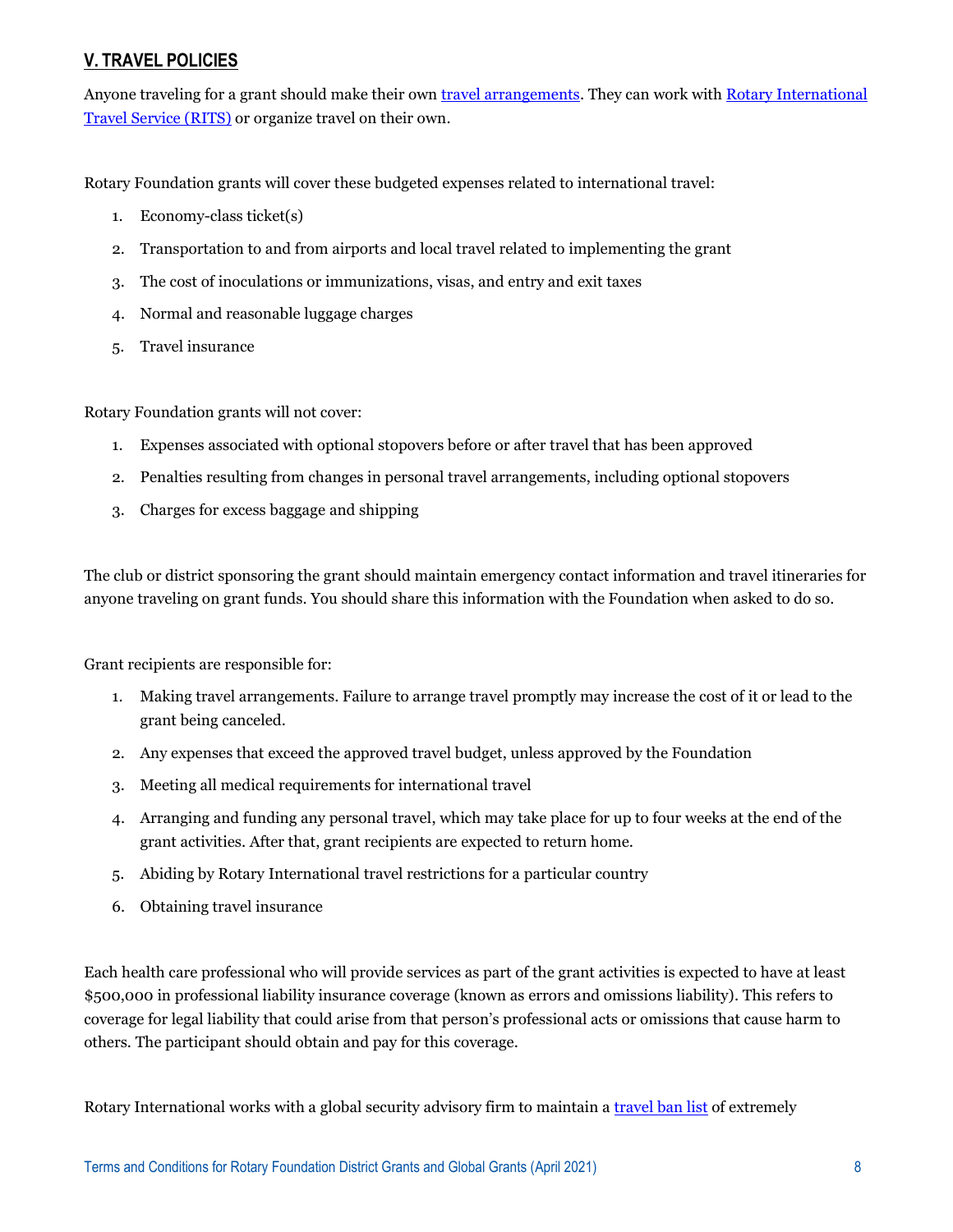dangerous countries. The Foundation does not fund travel to these countries because of safety concerns. If a country is added to the list while funded travelers are in that country, plans will be made for their immediate evacuation. Should the person not defer travel to or evacuate from a country as instructed, the Foundation will cancel the grant and request the return of any funds already issued. The Foundation cannot fund any grant whose success relies on international travel to a country on the list, even if the cost of travel is not part of the project budget.

Non-Rotarians who receive grant funding for scholarships, participation in vocational training teams, or travel to implement a humanitarian project are expected to:

- 1. Demonstrate knowledge of Rotary
- 2. Participate in an orientation session before their departure (either [online](https://www.rotary.org/myrotary/en/secure/13161) or in person)
- 3. Take part in club and district activities as requested by their sponsors, such as speaking at club or district meetings and participating in service projects
- 4. Be proficient in the language of the host country

## **VI. HOW GRANTS ARE FUNDED**

### **District grants**

District grants are funded by The Rotary Foundation solely with allocations from the District Designated Fund (DDF). A district may apply for a single grant each Rotary year to support one or more projects using up to 50 percent of its [SHARE allocation,](http://www.rotary.org/myrotary/en/annual-fund-and-share) which represents 50 percent of its annual giving from the previous three years plus any Endowment-SHARE earnings.

### **Global grants**

Global grants have a minimum budget of \$30,000 and a maximum World Fund award of \$400,000. Grant sponsors can use a combination of District Designated Funds (DDF), cash, and/or directed gifts and endowment earnings to fund a global grant. The Foundation will provide a 100 percent World Fund match for all DDF contributions. There is no minimum World Fund match. Sponsors also have the option of financing global grants without a World Fund match using any combination of cash, DDF, and/or directed gifts and endowment earnings to reach a minimum budget of \$30,000.

Grant sponsors may contribute cash toward a global grant, but it will not be matched by the Foundation. Non-Rotarian contributions may also be added to a grant, as long as they don't come from a cooperating organization, a project supplier or vendor, or someone who benefits from the grant. Non-Rotarian contributions will not be matched by the Foundation. Both Rotarian and non-Rotarian cash contributions must include an additional contribution of 5% to offset processing and administrative expenses. Funds should never be collected from beneficiaries in exchange for receiving the grant. At least 15 percent of contributions to global grants that fund humanitarian projects need to come from outside the project country. Host sponsors for humanitarian projects are encouraged to contribute toward the financing of the grant. Cash contributions to the Annual Fund may not be moved to a global grant.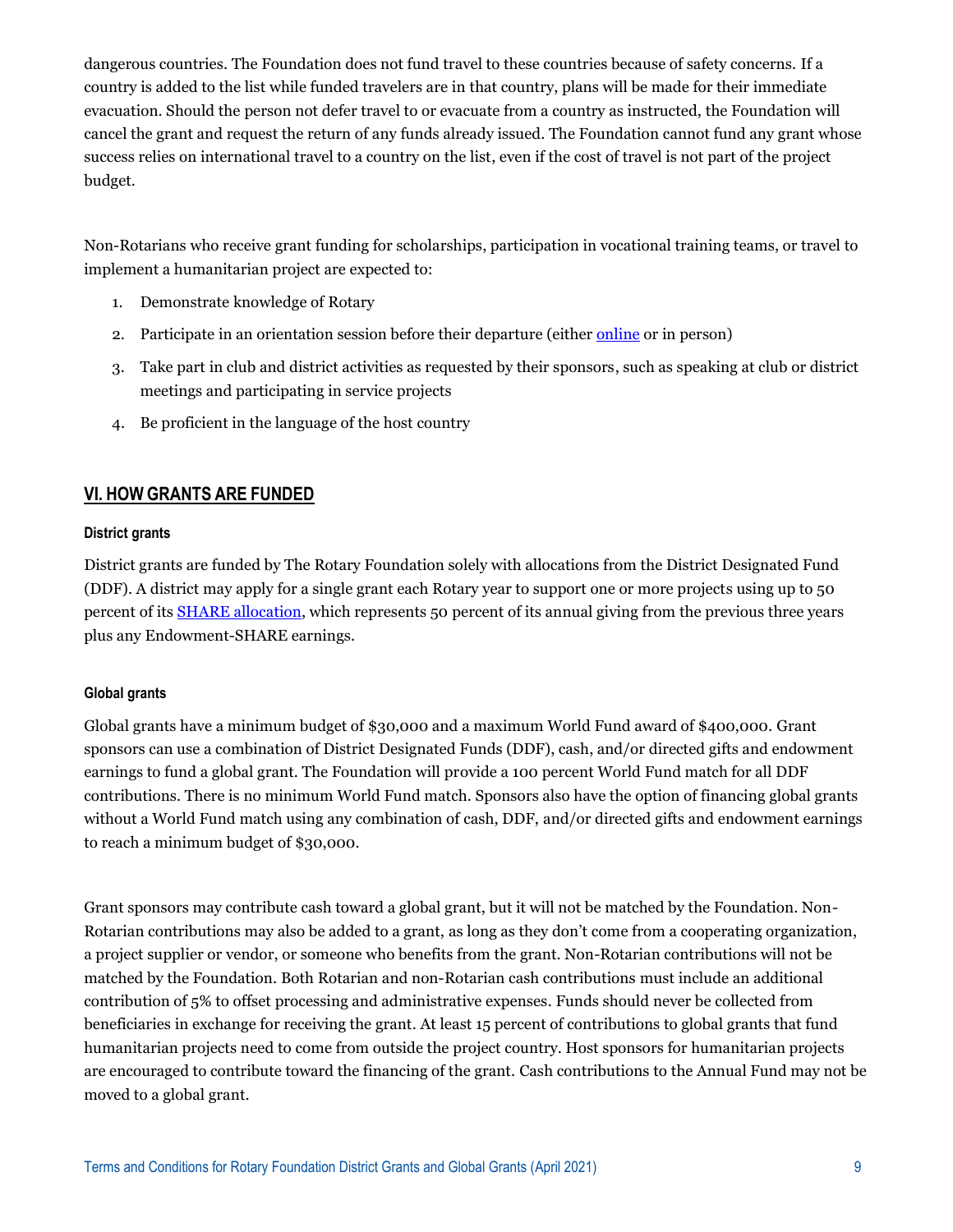Grant financing cannot be changed after it is approved. Paul Harris Fellow recognition credit will be given only for sponsor contributions sent to The Rotary Foundation, not for contributions sent directly to the project. Sponsors shouldn't send contributions before a grant is approved. They'll be credited to the grant application, but if the application isn't approved, the contributions will be credited to the Annual Fund-SHARE and can't be reallocated after that. All global grant contributions are considered irrevocable contributions to The Rotary Foundation and will not be refunded.

Scholars who receive funding from sources other than their Rotary scholarship may use them, but the Foundation will not match other scholarship or personal funds. The Rotary Foundation is required to withhold tax from global grant scholarships awarded for study in the U.S. (except for scholars from Japan, Canada, and Germany, who are funded through associate foundations in those countries) on any expenses beyond tuition, books, necessary equipment, and fees. The amount withheld will be deducted from the scholarship payment.

## **VII. COOPERATING ORGANIZATIONS**

Cooperating organizations are reputable non-Rotary organizations or academic institutions that provide expertise, infrastructure, advocacy, training, education, or other support for the grant. Cooperating organizations need to comply with all reporting and auditing activities required by The Rotary Foundation and provide receipts and proof of purchases as required. Universities hosting scholars are not considered cooperating organizations.

### **District grants**

All funding provided to cooperating organizations needs to be used for specific project expenses. The sponsor district needs to maintain an itemized report of these expenses.

### **Global grants**

With a grant application, sponsors need to provide a [memorandum of understanding \(MOU\)](https://my.rotary.org/en/document/cooperating-organization-memorandum-understanding) signed by both primary sponsors and the cooperating organization. It should include:

- 1. Verification from both primary sponsors that the grant is initiated, controlled, and managed by Rotary clubs or districts
- 2. An endorsement from the primary sponsors affirming that the cooperating organization is reputable, responsible, and acting within all governing laws
- 3. A grant implementation plan clearly listing the activities of each party
- 4. An agreement from the cooperating organization to participate in any financial review by the Foundation of activities connected with the grant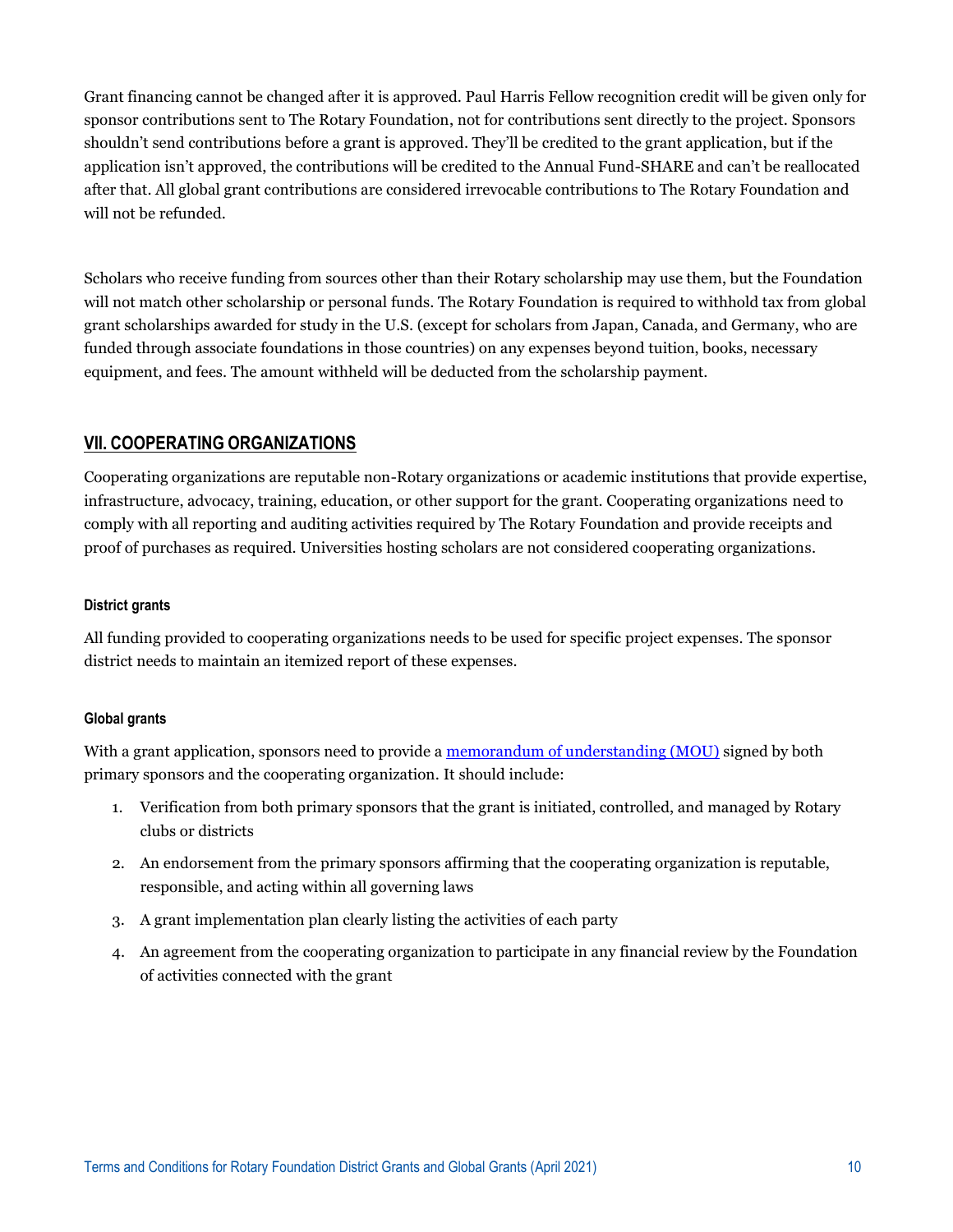## **VIII. PAYMENTS**

### **District grants**

Grant funds will be paid only to the district or district foundation bank account that you listed in your application. District grant funds will not be released until the district grant from the previous Rotary year is closed. District grants are paid out at the Rotary International exchange rate at the time of payment. Funds are not available after the close of the implementation year, meaning that if sponsors don't meet all payment requirements by 31 May of the implementation year, the grant will be canceled.

### **Global grants**

Grant funds won't be released until the grant sponsors have entered their bank account information in the Grant [Center,](https://my.rotary.org/secure/application/236) sponsor contributions have been submitted to The Rotary Foundation, and any payment contingencies have been met. Grant funds will be sent to the account listed in the [Grant Center.](https://my.rotary.org/secure/application/236) Project funds may not be paid to a vendor, cooperating organization, or beneficiary organization before project expenses have been incurred or services have been delivered. Organizations being reimbursed for project expenses need to give the Rotarian project sponsors copies of the original invoice or receipt before they'll be paid. The people with signing authority on the bank account need to be members of the sponsoring club or district. Grants will be paid out at the Rotary International exchange rate at the time of payment.

Grants for which the World Fund award is \$50,001-\$400,000, or total funding is \$100,001 or more involving directed gifts or endowment earnings (Level 2 and 3 applications), will be paid in installments according to a spending plan. Payments after the first installment will be made after the grant sponsors submit a satisfactory progress report and a Cadre representative conducts an interim site visit.

The following points apply to global grants funded with cash contributions:

- 1. All grant-related transactions will be recorded using the current published monthly Rotary International exchange rate, and all grant-related transactions will be officially communicated in U.S. dollars.
- 2. For the part of the grant funded by cash contributions, sponsors will be shielded from currency exchange fluctuations of more than 10 percent of the rate at the time it was approved. The Foundation also will not distribute currency gains to project sponsors of more than 10 percent of the rate at the time it was approved.
- 3. All cash contributions to global grants sent to the Foundation need to include an extra 5 percent to offset processing and administrative costs. Paul Harris Fellow recognition points will be awarded on the full cash contribution, and charitable tax receipts will reflect that amount. The additional 5 percent is not required for contributions sent directly to a project's bank account. Those contributions don't generate Paul Harris Fellow recognition points, however, and the Foundation won't issue tax receipts for them.
- 4. All contributions submitted to the Foundation above the amount pledged to the grant, or sent to a grant after the grant has been paid, will be moved to the World Fund.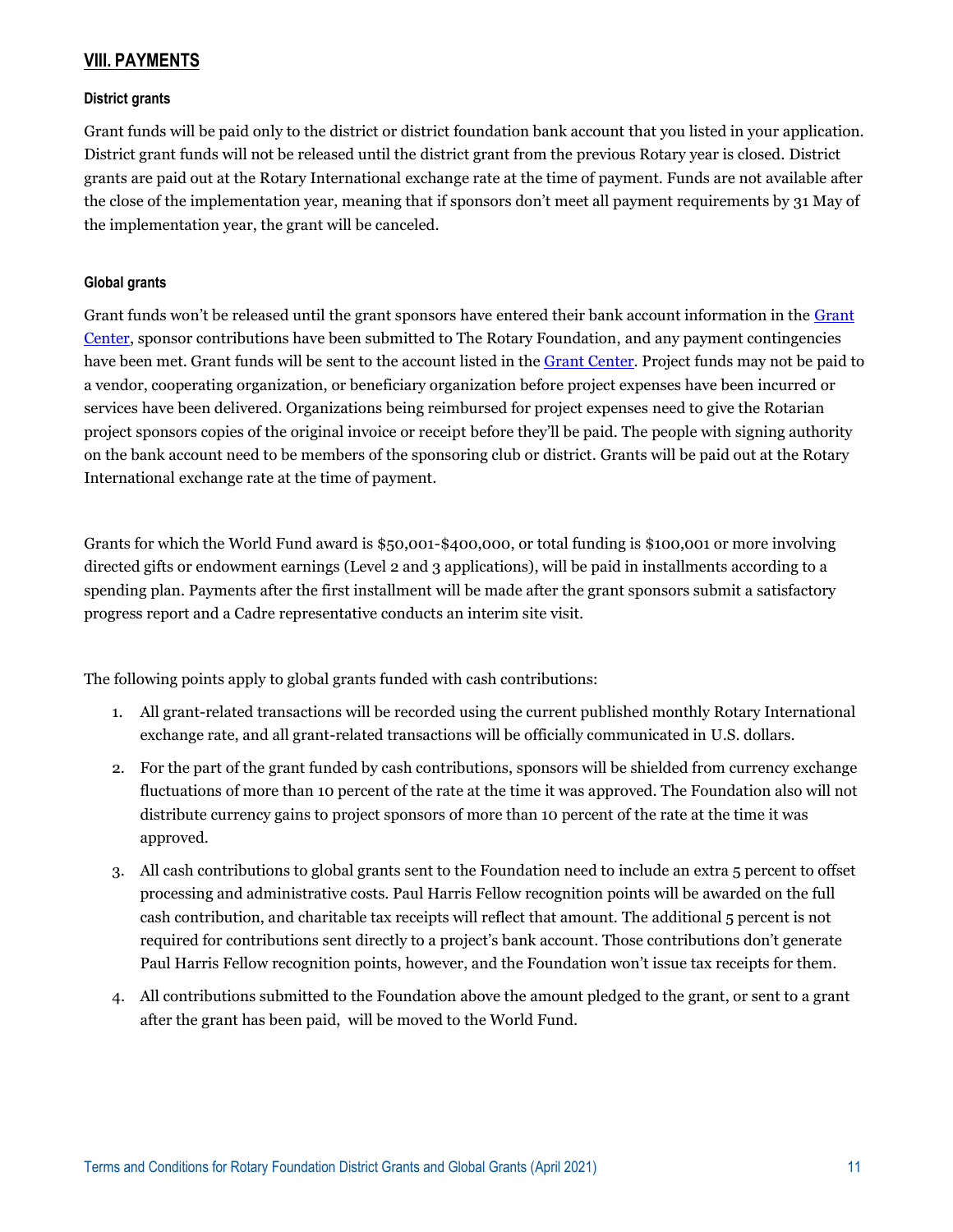# **IX. REPORTING REQUIREMENTS AND DOCUMENTATION**

Grant recipients need to report to the Foundation how grant funds are used. Submit progress and final reports in th[e Grant Center.](https://my.rotary.org/secure/application/236) All forms need to be entirely complete to be accepted. The Foundation won't approve new grant applications if a grant sponsor has an overdue report for any Foundation grant. (\*See exception below.) The Foundation may at any time review grants, conduct an audit, send a monitor, require additional documentation, and suspend any or all payments.

These provisions also apply to grant recipients:

- 1. Districts need to report the use of grant funds to their member clubs according to the terms of their qualification.
- 2. Grant sponsors need to keep copies of all receipts and bank statements related to grant-funded spending, according to the terms of their qualification and applicable laws.
- 3. Grant sponsors who don't adhere to Foundation policies and guidelines in implementing and financing grant projects will need to return all grant funds and may be barred from receiving other grants for up to five years.

## **District grants**

These additional conditions apply to district grants:

- 1. Final reports that document the disbursement of funds must be submitted to the Foundation within 12 months of when sponsors receive the payment, or within two months of the last grant money being disbursed.
- 2. All grant projects and activities funded by district grants need to be completed within 24 months of the Foundation or the local district transferring funds to the club or project site.
- 3. If more than \$1,000 of grant funds remain after the projects are completed, the Foundation needs to approve their use for additional project-related expenses. If you cannot spend these funds as approved, you must return them to The Rotary Foundation, and they will be credited to the district's DDF.
- 4. If \$1,000 or less of grant funds remain after the projects are completed, funds may be used for activities that meet the district grant eligibility requirements and do not require pre-approval from the Foundation. Remaining grant funds in any amount may not be spent on expenses that are not related to the district grant.
- 5. Grant funds of \$1,000 or less that are returned to the Foundation will be moved to the World Fund.
- 6. The following countries have these requirements for returning funds:
	- a. Argentina: Any unused grant funds of more than ARS 10 must be returned.
	- b. Brazil: Any unused grant funds of more than BRL 100 must be returned.
	- c. India: Any unused grant funds of more than INR 10,000 must be returned.

### **Global grants**

These additional conditions apply to global grants: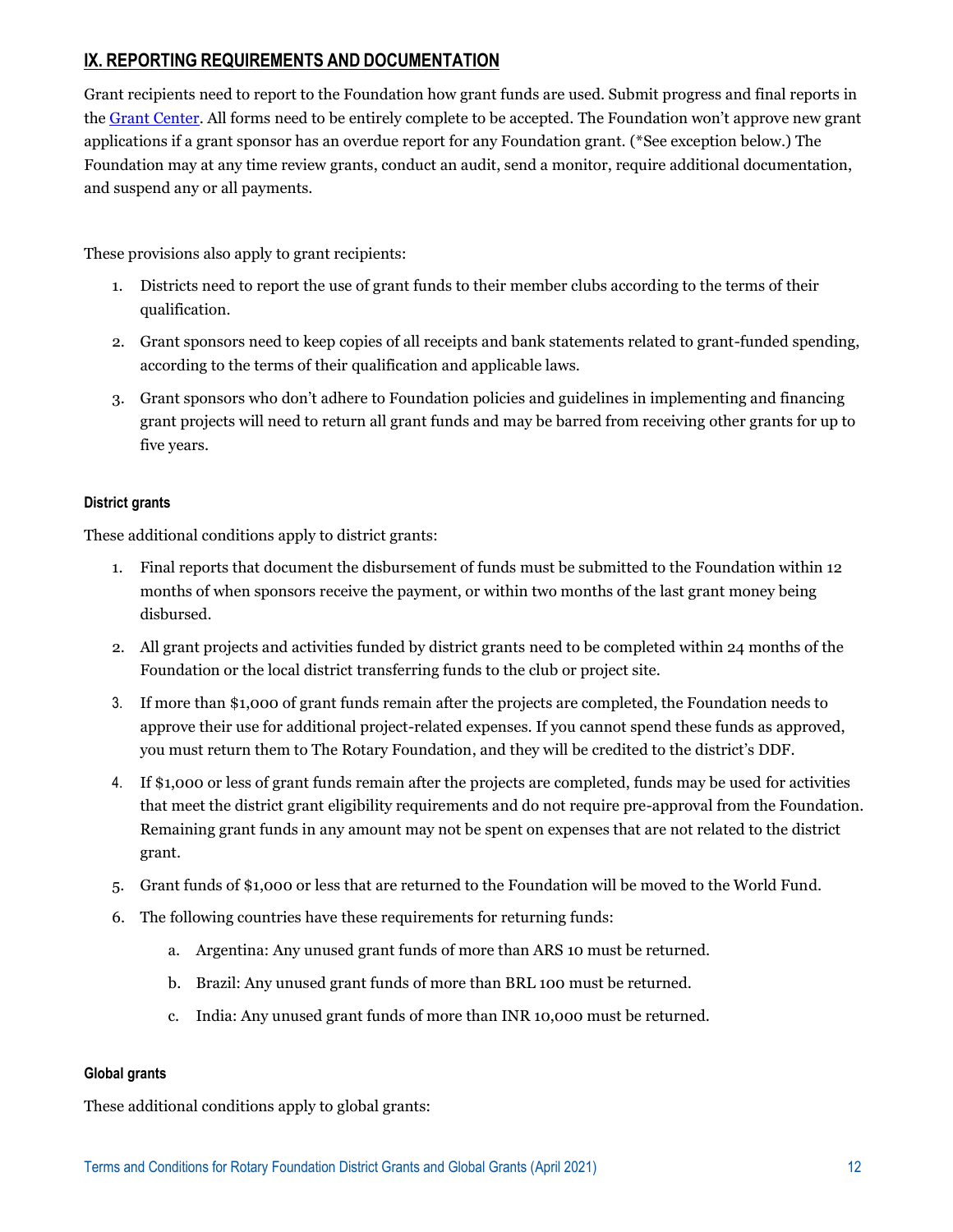- 1. You need to send in a first progress report within 12 months of receiving the first grant payment. After that, progress reports are due within 12 months of the acceptance date of the previous report.
- 2. Final reports need to be submitted within two months of completing the project.
- 3. If more than \$1,000 of grant funds remain after a project is completed, the Foundation needs to approve their use for additional project-related expenses. If you cannot spend these funds as approved, you must return them to The Rotary Foundation. The funds will be moved as follows:
	- a. If the full grant amount is returned, World Fund, DDF, endowed fund spendable earnings, directed gifts, and Corporate Social Responsibility funds will be returned to their original source. Cash and TRF-Donor Advised Fund contributions will be moved to Annual Fund-SHARE. Non-Rotary cash contributions will be moved to the World Fund.
	- b. If a partial grant amount is returned, all funds will be moved to the World Fund.
- 4. If \$1,000 or less of grant funds remain after the grant activities are completed, funds may be used for activities that meet the global grant eligibility requirements and do not require pre-approval from the Foundation. Remaining grant funds in any amount may not be spent on expenses that are not related to the global grant.
- 5. Grant funds of \$1,000 or less that are returned to the Foundation will be moved to the World Fund.
- 6. The following countries have requirements for returning funds:
	- a. Argentina: Any unused grant funds of more than ARS 10 must be returned.
	- b. Brazil: Any unused grant funds of more than BRL 100 must be returned.
	- c. India: Any unused grant funds of more than INR 10,000 must be returned.

\*Both the host and international sponsor are required to complete, authorize, and submit global grant reports. However, international sponsors of humanitarian global grants won't be restricted from receiving new grants if a report is overdue and the international sponsors did not receive the funds.

Acceptable reports contain detailed accounts of the project's implementation. You should include:

- 1. A description of how the project has advanced the goals of the selected area(s) of focus
- 2. An account of how the project achieved the specific objectives outlined in the grant application, including the measures you set and what data you collected
- 3. An explanation of how the project's results will be sustained over time
- 4. A description of how the host and international partners, as well as any cooperating organizations associated with the grant, participated in the project
- 5. A detailed account of project spending and complete project account bank statements. The Foundation may also ask that sponsors submit receipts. Scholars and vocational training teams need to provide receipts to their sponsors for expenses of more than \$75.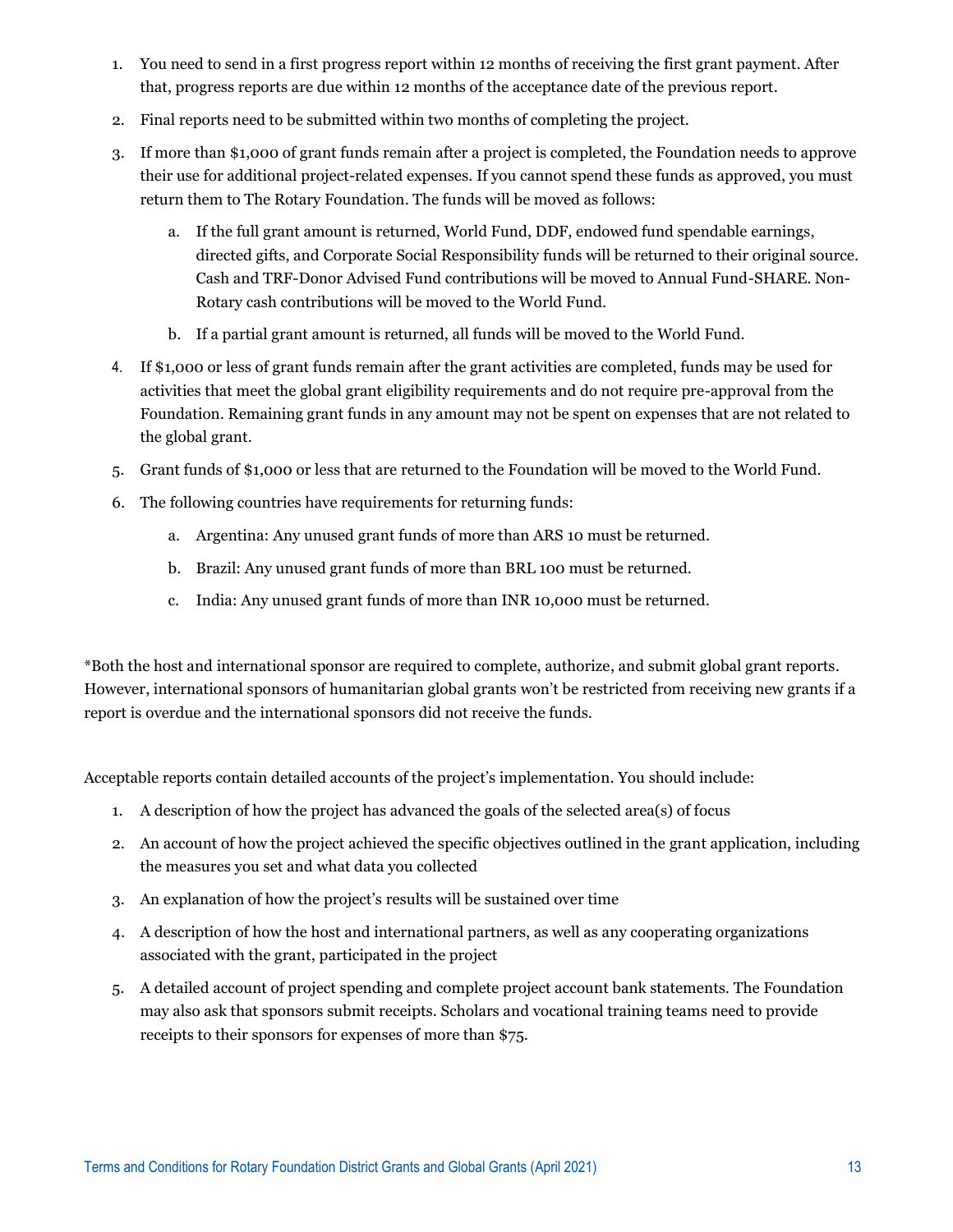The Foundation will close the grant once the project implementation is complete and sponsors have shown that sustainability measures are in place to ensure that local community members will keep the project going.

# **X. CANCELED GRANTS**

## **District grants**

If a district grant is canceled, the following procedures apply:

- 1. If a grant has been approved but not paid, all funds will be returned to the district's DDF balance.
- 2. If a grant has been paid, all unused grant funds must be returned to the Foundation and will be credited to the district's DDF balance.

## **Global grants**

If a global grant is canceled, the following procedures apply:

- 1. If a grant has not yet been approved, cash and TRF-Donor Advised Fund contributions received for the grant will be moved to the Annual Fund-SHARE. Non-Rotary cash contributions will be moved to the World Fund.
- 2. If a grant has been approved but not paid, World Fund, DDF, endowed fund spendable earnings, directed gifts, and Corporate Social Responsibility funds will be returned to their original source. Cash and TRF-Donor Advised Fund contributions will be moved to Annual Fund-SHARE. Non-Rotary cash contributions will be moved to the World Fund.
- 3. If a grant has been fully paid but all funds are returned, World Fund, DDF, endowed fund spendable earnings, directed gifts, and Corporate Social Responsibility funds will be returned to their original source. Cash and TRF-Donor Advised Fund contributions will be moved to the Annual Fund-SHARE. Non-Rotary cash contributions will be moved to the World Fund.
- 4. If a grant has been fully paid but a partial amount is returned, all of those funds will be moved to the World Fund.

## **XI. MICROCREDIT**

The Rotary Foundation is committed to using microcredit programs to facilitate small, self-help enterprises. Clubs and districts that are applying for global grants need to work with registered microfinance institutions that have been operating for at least three years in order to administer loan programs as a way to carry out sustainable development projects. But microcredit programs funded by the Foundation need to incorporate a component, such as training, that extends beyond the management of loan capital. In addition:

- 1. Clubs and districts that want to use global grant funds to support a microcredit project need to submit a [Global Grant Application Supplement for Microcredit Projects](https://my.rotary.org/en/document/application-supplement-microcredit-projects) with their grant applications.
- 2. Microcredit activities need to be supervised and controlled by the sponsoring club or district.
- 3. Grant funds need to be tracked separately in the accounting system of the microfinance institution.
- 4. Interest and fees generated by microcredit fund capital from The Rotary Foundation may be used for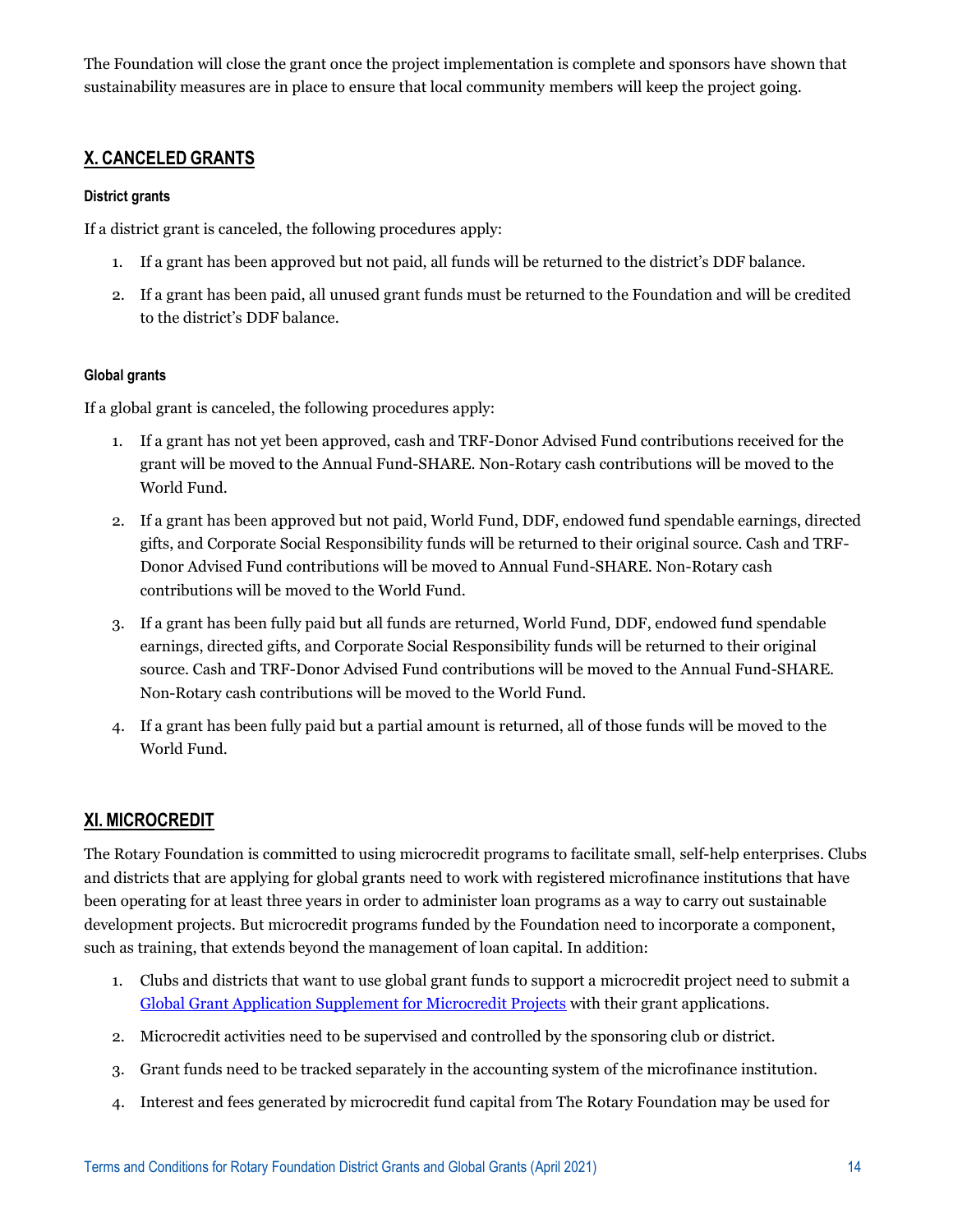administrative expenses that directly support the project.

- 5. Grant sponsors need to submit a [Global Grant Report Supplement for Microcredit Projects](https://my.rotary.org/en/document/report-supplement-microcredit-projects) with the final grant report.
- 6. If a microcredit project ends before meeting our reporting requirements, sponsors need to return grant funds to the Foundation.
- 7. The Rotary Foundation will not fund loan guaranty systems.

## **XII. SPECIAL CONSIDERATIONS FOR INDIA**

In addition to all other terms and conditions, grants with full or partial payment to a Rotary club or district in India must follow the payment and reporting procedures below to comply with Government of India laws and the Foreign Contribution Regulation Act (FCRA) read with Foreign Contribution Regulation Amendment Act 2020. For general information about the FCRA, go to [https://fcraonline.nic.in/home/index.aspx.](https://fcraonline.nic.in/home/index.aspx) A FCRA-registered club or district is responsible for furnishing FC-4 return along with the financial statements to the Ministry of Home Affairs, New Delhi, in a timely manner.

## **Grant payments**

All grant payments will be remitted to bank accounts especially opened to receive INR funds or to a clubcontrolled FCRA account. Grant funds will not be released to a bank account in India unless all general payment conditions listed below have been met. Either the staff need to determine that enough funds are available from contributions made within India or the sponsors need to provide documentation showing that the bank account is registered under the FCRA. Otherwise, the payment will be placed in a queue and paid on a first-come, firstserved basis only when more contributions (within India) are made and enough funds are available. Grant sponsors need to ensure that funds received in a FCRA-registered bank account are not commingled with local funds.

### **District grants**

Payment is contingent upon the approval of a detailed spending plan that includes an itemized budget for each listed project or activity. Grant funds will be paid only to the district bank account, which needs a name that identifies both the district and the project (for example, Rotary District 0000 District Grant 12345). District grant funds will not be released until the previous Rotary year's district grant is closed. Funds are not available after the close of the implementation year. If sponsors don't meet all payment requirements by 31 May of the implementation year, the grant will be canceled.

### **Global grants**

Funds won't be released until all sponsor contributions have been submitted to The Rotary Foundation and any payment contingencies have been met. Grant funds will be paid to the account provided by the grant sponsors.

### **Grant reporting**

Progress reports on grant funds paid out from Rotary Foundation (India) or from Rotary International South Asia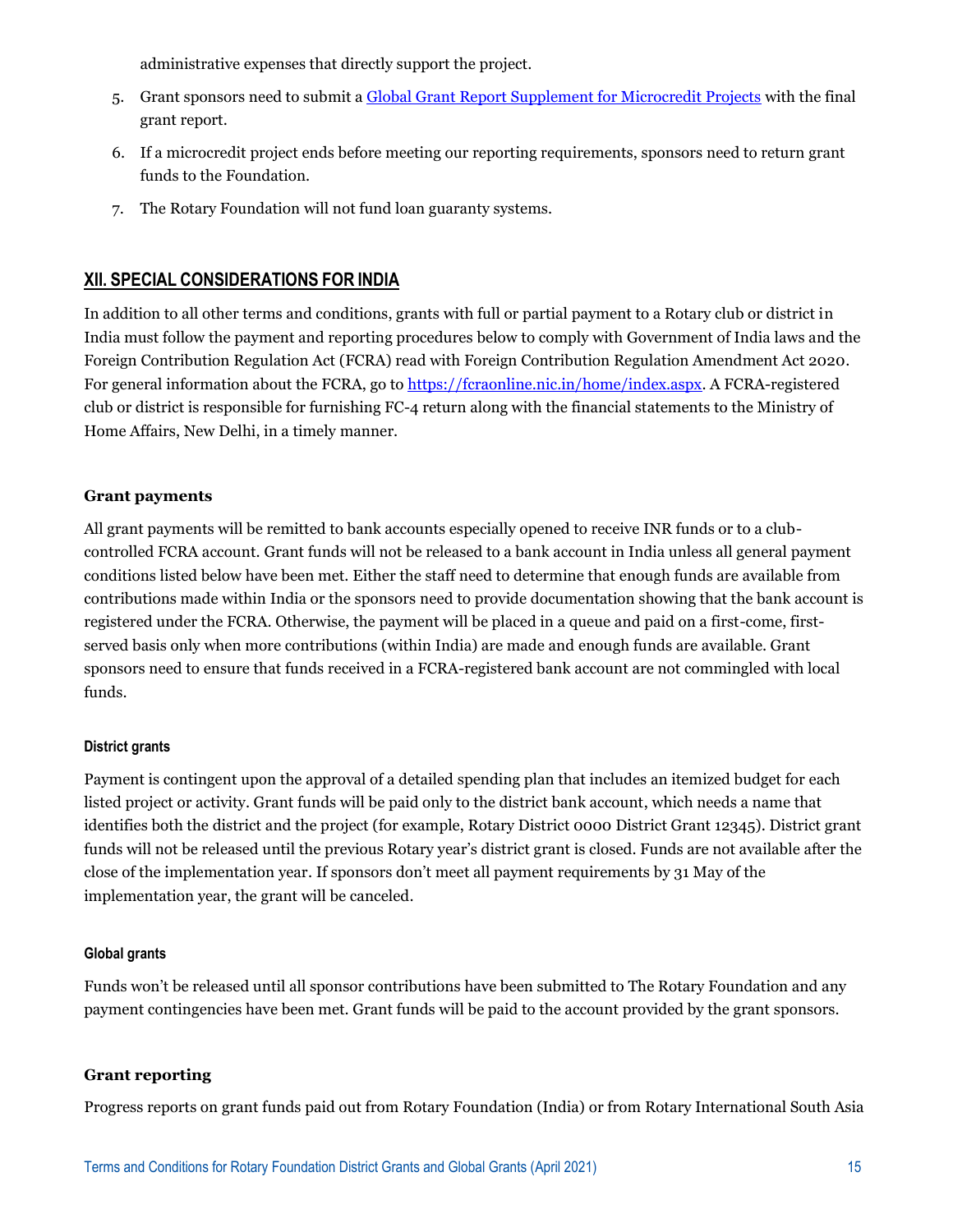Office through 31 March are due by 31 May of that same year. Final reports are due two months after the grant's completion. All progress reports need to meet all general reporting requirements as listed in section IX. In addition, the grant sponsors need to:

- 1. Submit a progress report electronically in th[e Grant Center](https://my.rotary.org/secure/application/236)
- 2. Inform the South Asia office that the progress report has been filed electronically in the [Grant Center](https://my.rotary.org/secure/application/236)
- 3. Submit an original hard copy of the utilization certificate if grant funds have been used, along with a statement of receipt and payment for the grant amount, certified by an independent chartered accountant (including that person's membership number); the utilization certificate must name the entity – Rotary Foundation (India) or Rotary International South Asia Office – that paid out the grant funds
- 4. Submit an original bank statement or pass book (or a photocopy certified by the bank manager or a chartered accountant)
- 5. Upload all the bills, invoices, and receipts in the [Grant Center](https://my.rotary.org/secure/application/236)

If the grant funds were not used for any reason, include an original bank statement or bank passbook (or a photocopy certified by the bank manager or a chartered accountant) indicating the date on which the grant amount was credited and a statement explaining why the grant amount has not yet been used, even if the grant amount was received before March.

All final reports need to meet all general reporting requirements as listed in section IX. In addition, the grant sponsors need to:

- 1. Submit a final report electronically in th[e Grant Center](https://my.rotary.org/secure/application/236)
- 2. Inform the South Asia office that the final report has been filed electronically in the [Grant Center](https://my.rotary.org/secure/application/236)
- 3. Submit an original hard copy of the utilization certificate if grant funds have been used, along with a statement of receipt and payment for the grant amount, certified by an independent chartered accountant (including that person's membership number); the utilization certificate must name the entity – Rotary Foundation (India) or Rotary International South Asia Office – that paid out the grant funds
- 4. Submit an original bank statement or bank passbook (or a photocopy certified by the bank manager or a chartered accountant)
- 5. Submit a bank reconciliation statement, if multiple grants were paid to a single INR or FCRA account
- 6. Upload all the bills, invoices, and receipts in the [Grant Center](https://my.rotary.org/secure/application/236)
- 7. Upload the undertaking in th[e Grant Center](https://my.rotary.org/secure/application/236) that "all originals will be kept for a period of eight years and will be produced as and when required by Rotary Foundation (India) or Rotary International South Asia Office"
- 8. Return any unused grant funds of more than INR 10,000 to the entity that paid out the grant funds, Rotary Foundation (India) or Rotary International South Asia Office
- 9. Retain beneficiary information, including photographs, newspaper clippings, or letters or appreciation from the beneficiaries or beneficiary organization, since it may be requested by Rotary Foundation (India) or Rotary International South Asia Office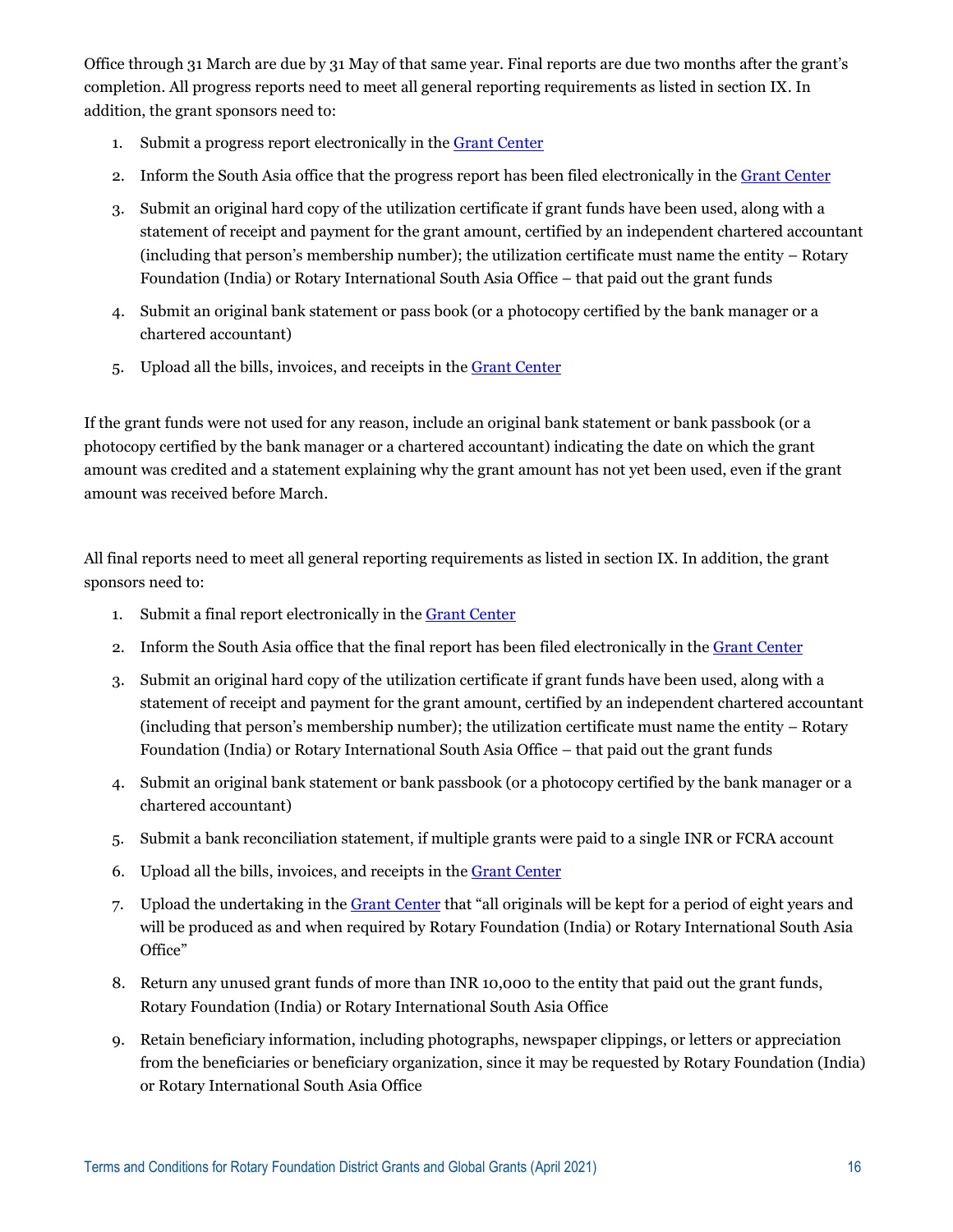# **XIII. SPECIAL CONSIDERATIONS FOR THE PHILIPPINES**

In addition to all the other terms and conditions, grants paid to a Rotary district in the Philippines require more documentation to comply with Philippine law. The Securities and Exchange Commission of the Philippines requires foundations to include supporting documents for all projects for which they have provided funding when they file financial statements. More information can be found in Securities Regulation Code 68, as amended. So that the Foundation can comply, grant sponsors need to get certification from any of these people or organizations in the area where they have jurisdiction:

- 1. Office of the Mayor, stamped with an office seal
- 2. Head of the Department of Social Welfare and Development, stamped with an office seal
- 3. Head of the Department of Health, stamped with an office seal
- 4. Office of the Barangay Chairman, stamped with an office seal
- 5. Head or an officer of private institution or actual beneficiaries, notarized

Please send five original certificates on each project to:

Phil. Consulting Center, Inc. c/o Erika Mae Bautista 2D Penthouse, Salamin Bldg. 197 Salcedo St., Legaspi Village

Makati City 1229

Philippines

You can get sample templates of the certification from the Rotary International South Pacific and Philippines office. Certifications of projects that were paid for from July to May should be received by 30 June of the same fiscal year, while those paid in June should be received by 31 July.

## **XIV. CONFLICT OF INTEREST POLICY FOR PROGRAM PARTICIPANTS**

Ensuring integrity in The Rotary Foundation grants program requires that all people involved in a program grant or award conduct themselves in a way that avoids any conflicts of interest. A conflict of interest occurs when someone is in a position to make or influence a decision about a grant or award that could benefit them, an immediate family member, a business partner, or an entity in which they, an immediate family member, or a business partner has a significant financial interest or in which any of them is a trustee, director, or officer.

All actual or potential conflicts of interest need to be disclosed to the general secretary. If you're not sure if there's a potential conflict, you should disclose it. No Rotarians can serve on a grant committee for any global grant for which they have a conflict of interest. Global grants may not be financed with contributions (directed gifts, Corporate Social Responsibility funds, etc.) from donors who have conflicts of interest regarding the grant.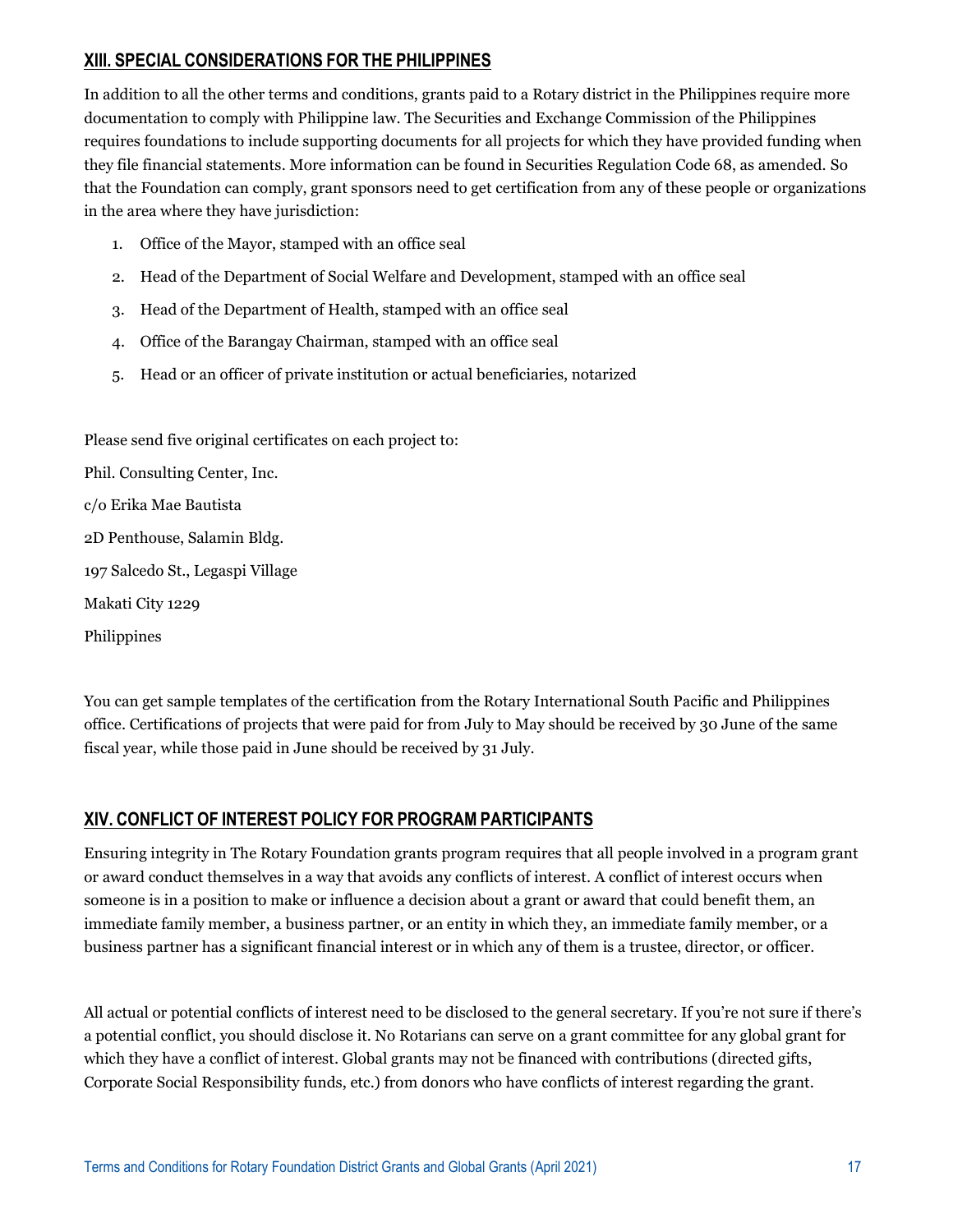The general secretary will advise grant applicants on how to interpret and implement this policy. The general secretary and/or the Trustees will determine whether a conflict of interest exists in a particular case. If they conclude that there is or has been a conflict of interest in a grant or award, the general secretary will recommend to the Trustees an appropriate remedy to protect the integrity of the grant process. That remedy may be canceling current funding or suspending future funding involving a particular Rotarian, club, or district.

### **Award recipient eligibility**

Some people are not eligible to be candidates or final award recipients or beneficiaries of any Foundation program. As listed in section 9.3 of the Foundation bylaws, they include:

- 1. Current Rotarians
- 2. Employees of clubs, districts, other Rotary entities (as defined in section 1.040. of the Rotary [Code of](https://www.rotary.org/myrotary/en/document/rotary-code-policies)  [Policies\)](https://www.rotary.org/myrotary/en/document/rotary-code-policies) and of Rotary International
- 3. The spouses; children or grandchildren by blood, legal adoption, or marriage without adoption; the spouses of those children or grandchildren, or parents or grandparents by blood of people listed above; and employees of agencies, organizations, or institutions that work with Rotary International or the Foundation

Former Rotarians will be ineligible for three years after the end of their membership. People who were ineligible based on their family relationship with a former Rotarian will also be ineligible for three years after the end of their relative's membership. These people will be eligible, however, to participate in vocational training teams and in individual travel for humanitarian projects (if they are determined to be qualified to do so) funded by district grants and global grants as long as they provide a benefit to others.

#### **Impartiality of selection committees**

Rotarians who serve on a club- or district-level selection committee for a Foundation program need to be completely transparent about their personal, family, or business relationship with an applicant and must, before a selection process, notify the committee chair of any actual or perceived conflict of interest (for example, working at the same business or organization, being members of the same Rotary club or a member of the club sponsoring an application, or having a family relationship with a candidate).

The selection committee chair will decide if and how that committee member should participate in the selection process. If the selection committee chair has an actual or perceived conflict of interest, the club board or the district Rotary Foundation chair will decide if and how that person should participate in the selection process.

#### **Business transactions with vendors**

Before the Foundation, a Rotary district, a Rotary club, or a Rotarian conducts business related to a Foundation program award that involves a vendor being paid by a Rotary entity, a fair, open, and thorough request for proposals or bidding process must be conducted to ensure that the best services are secured at a reasonable cost. Possible conflicts of interest may arise when a Rotary entity is considering business in which funds will be paid to